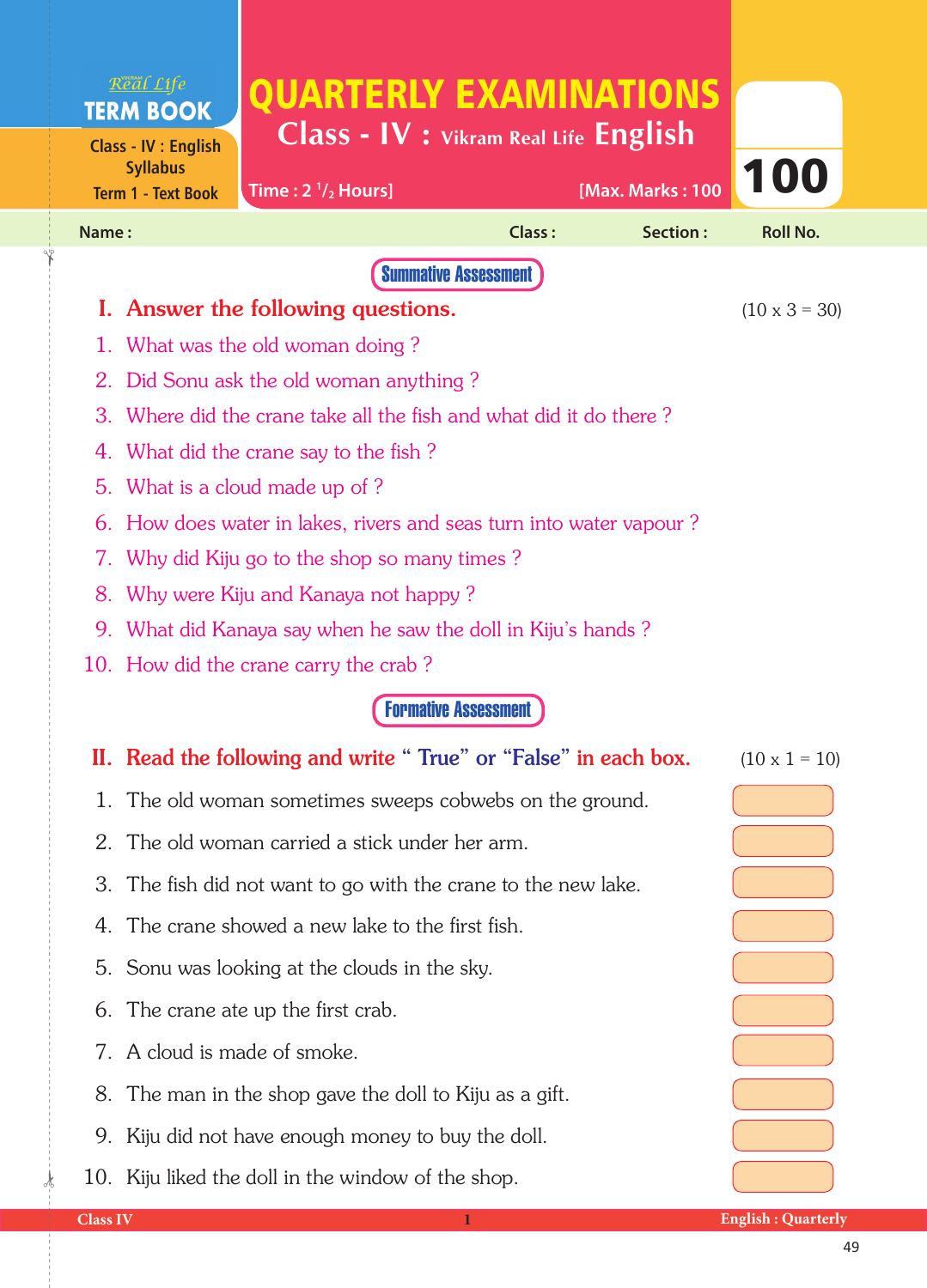# III. Fill in the following blanks using a question word.  $(5 \times 1 = 5)$  What who where why how 1. **Example 2** is your sister doing ? She is doing homework. 2. \_\_\_\_\_\_\_\_\_\_\_\_\_ is giving you a book ? Raju is giving me a book. 3. \_\_\_\_\_\_\_\_\_\_\_\_\_ are you going ? I am going to the market. 4. \_\_\_\_\_\_\_\_\_\_\_\_\_ is your father ? My father is alright. 5. **Example 20** are you going to the market ? We are going in an auto. IV. Who said these sentences to whom - write.  $(4 \times 1 = 4)$  1. "How much is that doll ? Ans. ........................................................................................................................ 2. "Give that doll to the woman Kiju". Ans. ........................................................................................................................ 3. "But what name should we give it". Ans. ........................................................................................................................ 4. "It's so beautiful ! It's like a child, not a doll". Ans. ...................................................................................................................... **V.** Complete the following sentences using have and don't have.  $(8 \times \frac{1}{2} = 4)$  1. Do you have a scale ? Ans. No, I –––––––– a scale. But I –––––––– a ruler. 2. Do you have some Tajoos ? Ans. No, I –––––––– Tajoos. But I –––––––– Tattoos. 3. Do you have a ball-point pen ? Ans. Yes, I –––––––– a ball-point pen. But I –––––––– an ink pen. 4. Do you have a calculator ?

Ans. No, I -------- a calculator. But I -------- a multiplication table book.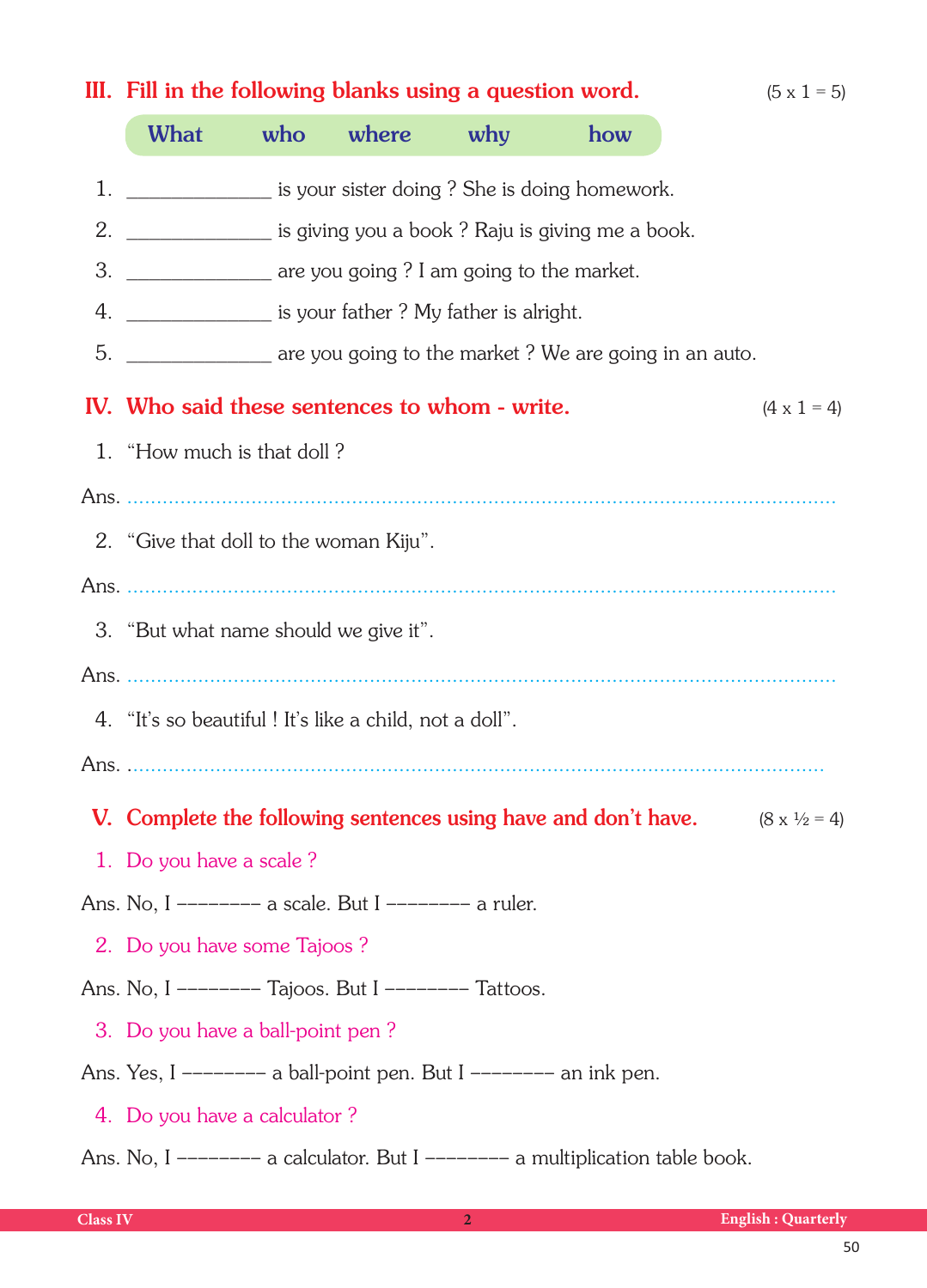# VI. Write the negative sentences of the following.  $(5 \times 2 = 10)$  1. Kiju waited till the shop was opened. Ans.

2. Kanaya liked the doll very much.

#### Ans.

✁

3. The shopkeeper gave away the doll to Kiju.

#### Ans.

4. The God Jizo came into my dream.

#### Ans.

5. She went to the shop yesterday.

#### Ans.

## VII. Write the meanings of the following.  $(7 \times 1 = 7)$

- 1. cobweb = .................... 5. beautiful = .................... 2. agreed = .................... 6. remember = .................... 3. waste = .................... 7. droplets = ....................
- 4. broom = .....................

### **VIII.** Write the opposite words following.  $(5 \times 2 = 10)$

- 1. large × x ....................
- 2. honest x .................... 3. rich x .................... 4. happy × x .................... 5. up x .....................

 $\frac{1}{2}$